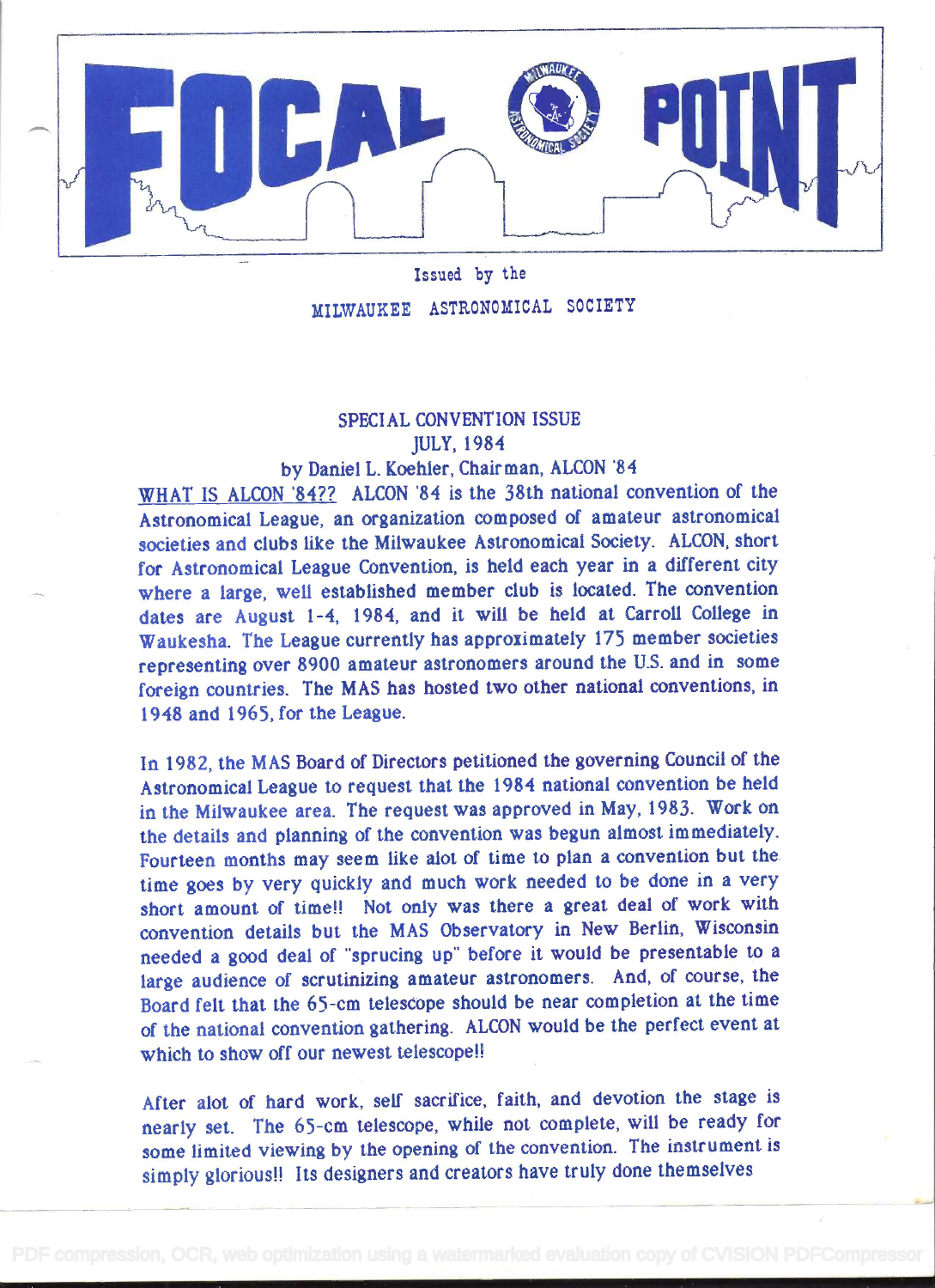proud. The new telescope is sure to be the envy of each convention attendee!! The Observatory itself has undergone an extensive clean-up and fix-up catnpaign. If you haven't seen the place lately you may not recognize it. The "A" and "B" domes and buildings have been painted, completely, inside and out! The "B" scope has just been re-assembled after an extensive renovation. The office and meeting hail areas have been painted and cleaned. Many projects that were shelved due to lack of interest or time in past years are now finished, and the entire observatory has been through a miraculous transformation.

As for the convention itself, the eighteen members of the ALCON '84 committee have worked through the fall, winter, and spring this past year contacting potential speakers and workshop leaders, making decisions about the many aspects and details of the convention, and in general planning a most educational and exciting time for all. I think we have succeeded. ALCON '84 promises to be a most informative and enjoyable convention for all who attend, and I'm not just saying that because I'm the chairman!! I truly believe it!!

As of Sunday, 22 July, 312 amateur astronomers from all over the United States have registered to attend ALCON 84. I fully expect the attendance to reach my prediction of 400 before the end of the convention on Saturday, 4 August. Those registered will hear talks by four invited speakers and attend 8 workshops given by "expert" amateurs on topics like computers in amateur astronomy, photoelectric photometry, astrophotography, telescope making, and amateur observing techniques. Conventioneers will also listen to 25 paper presentations on topics just too numerous to mention. I feel the range of topics and quality of papers sub mitted to this convention are the best the League has seen in years!! I think everyone will be amazed at the talent and ingenuity contained within the membership of the League. I always knew there was abt of talent in the amateur societies which make up the League and this convention should prove it. Anyone attending ALCON '84 will be welcome to take a special tour of Yerkes Observatory in Williams Bay, Wisconsin and travel to downtown Milwaukee to visit Astronomy Magazine. Non-astronomers should especially like trips to the Milwaukee County Zoo, Pabst Brewery, Mitchèli Park Domes, Milwaukee Public Museum, and Downtown Shopping, which are planned each day. There will also be alot of displays to browse through such as the astrophotography, astro-art, and telescope making competion entries, displays by the "co-participating" groups at the convention like the National Deep Sky Observing Society, the Association of Lunar and Planetary Observers, and the International Amateur and Professional Photoelectric Photometers. Other displays will be set-up and staffed by different committees and groups within the Astronomical League like the League Book Service, the Reflector Newsletter, the League Sales Office, and others.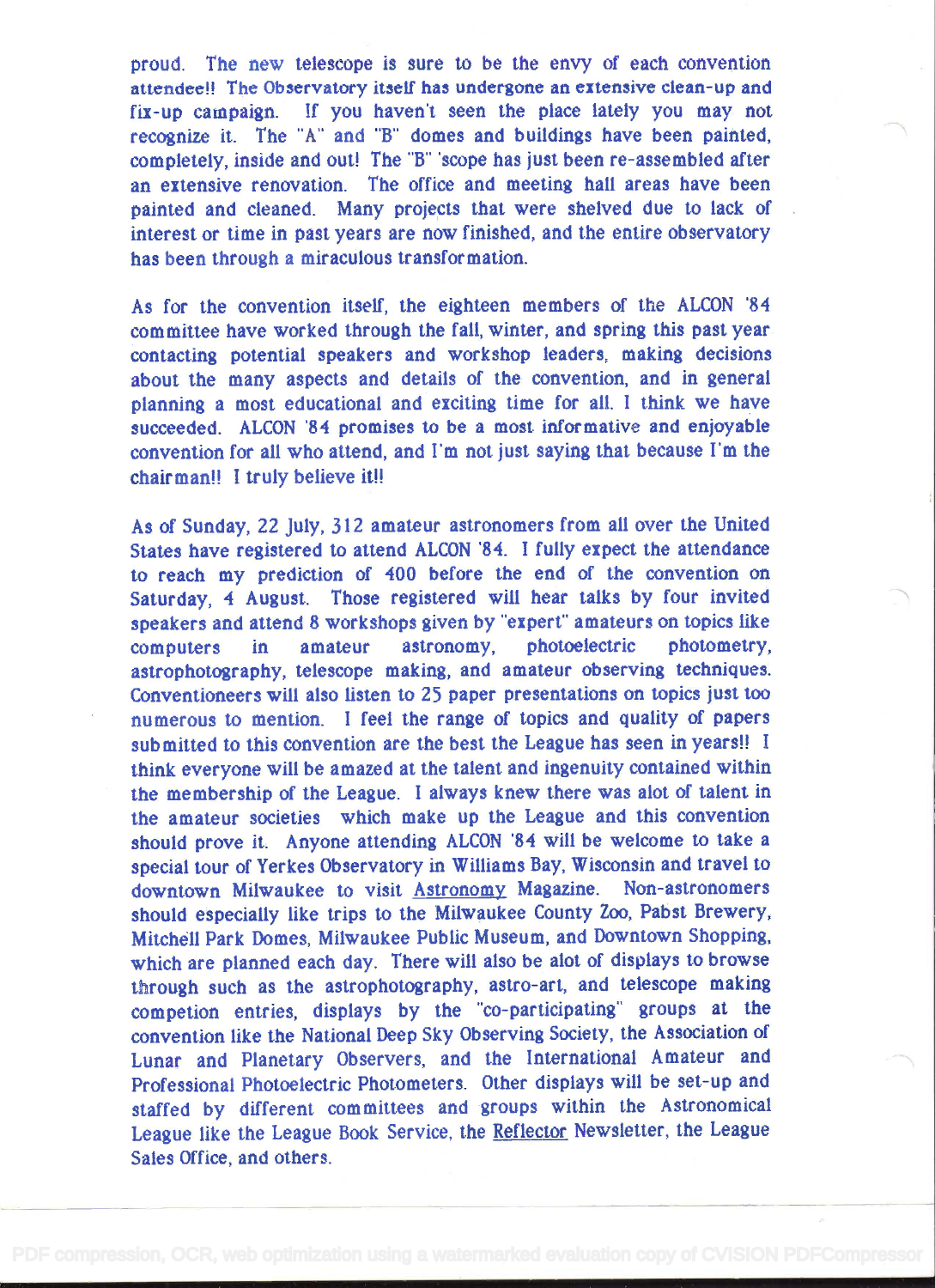Astromedia Publishing Corp. of Milwaukee, publishers of Astronomy, Odessey. Telescope Making, and Deep Sky magazines is sponsoring Astromart '84, a separate convention of astronomy product retailers and dealers at Caroll College from August 1 -4 also. Fifteen vendors will pack a large room in the lower level of the ALCON '84 meeting hall to display a wide range of astronomical products and equipment, all for your scrutiny and ready for purchase. Sounds like a dream come true, right?? All that good stuff in one spot where you can look it over and then buy whatever you need. It's just like having an astronomical department store in your own backyard!! The organizers of the Astromart gathering have done a super job and we are very grateful for their help.

On Saturday afternoon a special astronomical flea market will be held where amateurs can sell or swap used but useful equipment, supplies, and materials. The convention will conclude with a banquet, program, and awards ceremony on Saturday evening, 4 August. Let's not forget the nightly star parties at the MAS Observatory. We're likely to see some interesting home-made telescopes, and get involved in some interesting discussions about observations past out there. The people-to-people, or actually amatuer-to amateur, contact that one makes at an astronomical convention is probably the most rewarding part of the whole event. <sup>I</sup> guarantee you'll meet some of the most interesting people at ALCON, hear some thought-provoking talks and presentations, see abt of fascinating displays and equipment, and experience amateur astronomy at its best. That's why the convention theme is "Astronomy--The Amateur Science". Please, don't miss it.

THE ALCON '84 COMMITTEE IS: Dan Koehler, Chairman; Eileen Korenic, Vice-Chairwoman; Mary Ann Tangney, Secretary, and Workshops; Jim Toeller, Treasurer, A/V Equipment, and Paper Sessions; Bill and Lois Konig, Information and Registration; Frank Roldan, A/V Equipment, Paper Sessions, and Star-Parties; Sharon Mason, Typist and Convention Proceedings; Brian Ganiere, Publicity (among other responsibilities); Leroy Simandl, Focal Point editor and ALCON '84 news-reporter(among other responsibilities; Virgil Tangney, Workshops and Papers, Tom Renner, Workshop Leader and Astromart 84 Liason; John Wiesen, Artwork, Astro-art and Astrophotography Contests, and Workshop Leader; Richard L. Wiesen, Astrophotography Contest, Workshop Leader; Bob and Carol Stachowicz, Transportation and Tours; Jim Schweder and Jeff Kirk, Workshop Leaders and Star Party Assistants. Many of these people also worked quite hard on the Observatory "renovation" project this spring and summer, and continued to care for other responsibilities involving the MAS. WE SHOULD ALL BE PROUD OF THIS GROUP OF INDIVIDUALS FOR THEY HAVE DONE A TRULY EXQUISITE JOB OF PREPARING FOR ALCON '84!! THANK YOU ONE AND ALL. A HEFTY VOTE OF THANKS GO TO EVERYONE WHO WORKED ON THE 65-cm TELESCOPE PROJECT AND THE OBSERVATORY IN PREPARATION FOR THE CONVENTION. THANK YOU ALL!!